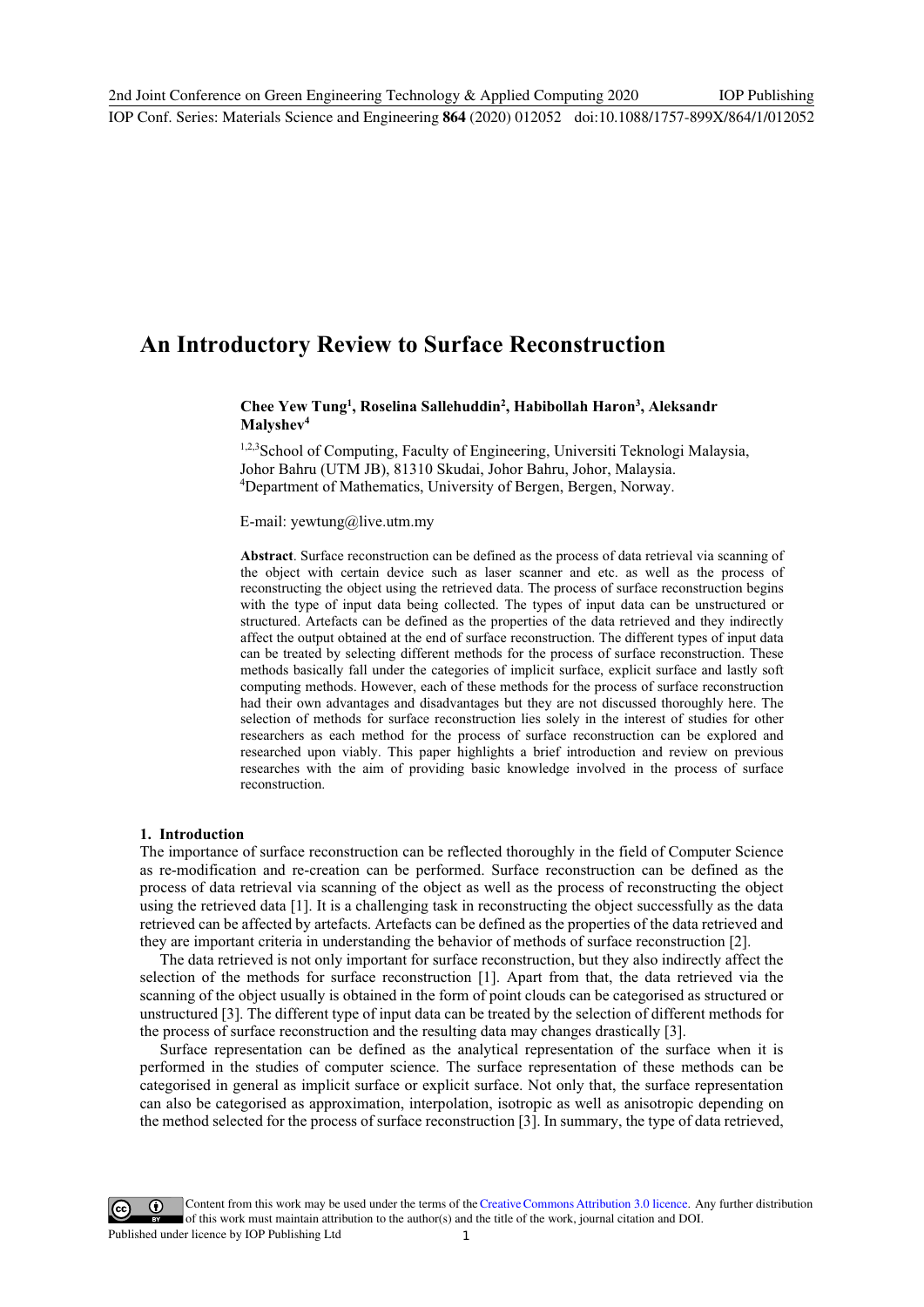the surface representation as well as the selection of the method for the process of surface reconstruction are intertwined with each other as they affect the whole process of surface reconstruction. The aim of this paper is the introductory review of the process involved in surface reconstruction starting from the type of data retrieved towards the selection of method for the process of surface reconstruction. A flow diagram showing the relationship between the type of data retrieved until the selection of the method for the process of surface reconstruction is shown here in Figure 1.

This paper is written as such that the next section, Sect. 2 in which the type of input data retrieved are discussed. The next section which is Sect. 3 will discuss the artefact that potentially appear in the data retrieved or collected via the scanning of the objects. Section 4 will describe the methods of surface reconstruction selected based on the type of input data retrieved. Lastly, a general conclusion summarising the paper will be drawn at the last section.



Figure 1. The flow diagram for the process of surface reconstruction.

# **2. Type of Input Data and Surface Representation**

As stated earlier in the previous section, the type of input data retrieved or obtained can be classified into structured or unstructured. The information regarding the connectivity of the input data is available in structured type whereas the unstructured type of data does not contain this information. The correct connectivity for the data is important when dealing with unstructured type of data as the result of the reconstructed surface relies on it.

Apart from that, the surface representation mentioned earlier in the previous section which was categorised into either implicit surface or explicit surface in general is discussed here. Surface representation is the representation of a surface in the field of computer science performed analytically or mathematically. Implicit surface can be defined as radially symmetric basis functions or volumetric representation of the surface. However, the implicit surface suffers from symmetrical issue as they cannot represent the surface like edge and corners properly [3]. Explicit surface can be defined as an information pertaining the precise location of a surface. This mean that a point cloud lies on the reconstructed surface based on the actual data obtained via scanning of the object.

Not only that, the other categories of surface representation in the form of interpolation, approximation, isotropic and anisotropic are discussed here as well. The interpolated surface can be defined as surface that potentially suffer from non-uniformity or undesired hole from the input data being used [3], whereas the approximated surface is obtained when none of the input data being used lie in the corresponding surface of the object. Isotropic surface can be defined as surface containing no sharp edge or corner and it is smooth whereas anisotropic surface is surface with distance of the points along a sharp corner varies with its respective counterpart of those points across the sharp corner. In general, almost all explicit surface is considered interpolated surface whereas implicit surface is considered as approximated surface [3].

# **3. Type of Artefacts**

As mentioned earlier in the Sect. 1, the input data retrieved or obtained via scanning of the object can be affected by artefacts. Artefacts can be defined as the properties of the data retrieved and they are important criteria in understanding the behavior of methods of surface reconstruction [2]. There are 5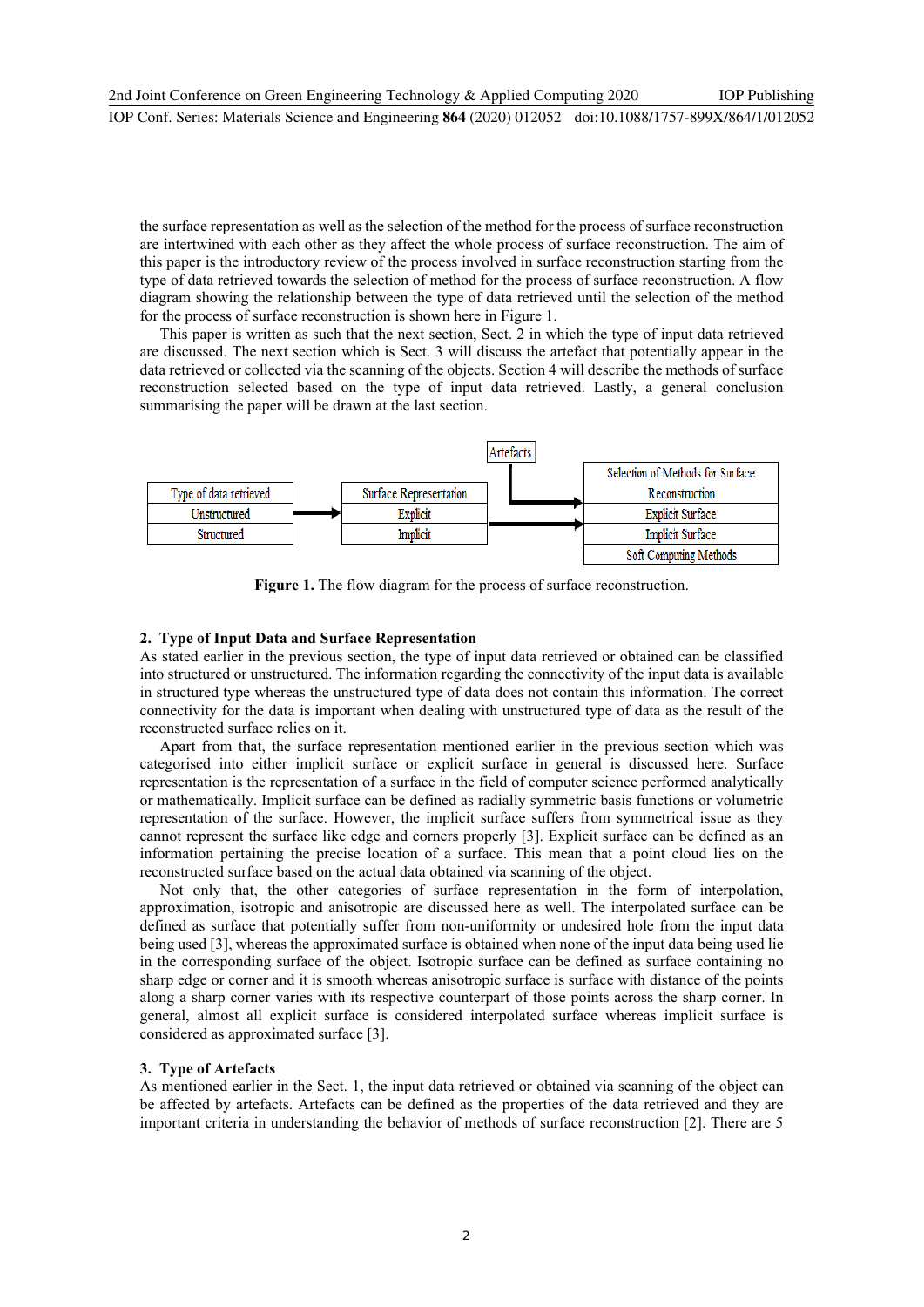types of artefacts that are obtained from the retrieval of input data. They are noise, misalignment, outliers, sampling density and lastly missing data.

The distribution of sampling point cloud on the surface of a model is the definition for sampling density [2]. A neighbourhood of sampling point can and must be defined as it is important in the process of surface reconstruction. The sufficient description of local geometry by the point clouds can be defined clearly by a large enough neighbourhood. The preservation of the local feature of the point clouds can be done by having a small enough neighbourhood. The point clouds that are distributed or scattered randomly near the surface of the model can be defined as the noise. The optical measuring device as well as the orientation of the surface or the distance in relation to the optical measuring device are one of the potential causes to this random distribution of point clouds. Certain methods of surface reconstruction that employ smoothing in the output are common in handling noise [2].

Next, point clouds that are distributed far from the true surface of the model can be defined as outliers. If the structural information regarding the connectivity of the object are not properly defined, this will happen in the process of data retrieval. Misalignment will occur when the optical measuring device cannot properly capture the registration of range scans. The sequential scans taken at different times of a single object is most likely to be the cause of misalignment. Lastly, the limitation of the optical measuring device or other unknown factors in the environment is the main cause of missing data.

#### **4. Selection of Methods of Surface Reconstruction**

In this section, the selection of methods for the process of surface reconstruction is discussed. The selection of methods basically falls in three categories mainly explicit surface, implicit surface and lastly, other soft computing methods.

## *4.1. Explicit Surface*

Methods of surface reconstruction that employs the use of explicit surfaces are triangulated surface, quadrangulated surface and lastly parametric surface. Parametric surfaces are consisted of Non-Uniform Rational B-Spline (NURBS) and B-Spline.

Delaunay Triangulation (DT) and its counterpart, Voronoi diagram (VD) is a method of computational geometry [4]. The assumption that the data of point clouds is dense as well as free of noise is made. The sample of point clouds are used for the generation of the vertices of the triangle meshes which will be called as "crust" if a set of triangles is generated. General data set can still be dealt with this method and most of the point clouds can be covered by the triangle mesh. However, this method is incapable of overcoming problems of non-uniform data as well as noisy data and the quality of the reconstructed surface of the object relies heavily upon the quality of the input point clouds.

Quadrangulated surface have also become widely available in the recent years [5]. There are two main approaches when quadrangulation is used to process surface reconstruction. The domain of quadrangulation or rectangular mesh is first meshed using triangle mesh when an indirect approach is taken. Direct approach of using quadrangulation or rectangular mesh involve the quadrangulation or the rectangular meshes placed onto the surface of the model directly without undergoing the process of triangle meshing.

Parametric surfaces are used to solve the problems of surface reconstruction by fitting the local surface patches using parameter values. Since, the whole shape of the curve shape can be affected by the movement of control points and modification of the Bézier curves cannot be done locally, thus, B-Spline has been proposed by Bezier to overcome the limitations and it can contain up to  $C<sup>2</sup>$  parametric continuity [6]. Previous works related to the studies of B-Spline are studied and discussed. It had been used heavily in process of reverse engineering and geometric modelling. However, simple curve such as circles and ellipse cannot represented using the method of B-Spline.

Non Uniform Rational B-Spline (NURBS) is a hybridization of both B-Spline and Bézier [7]. NURBS are developed due to the limitations of Bézier and B-Spline as conic or circular curve cannot be represented by them properly and requirement of higher order of Bézier curves needed for representation of complicated shapes. NURBS is the standard type of mathematical approximation for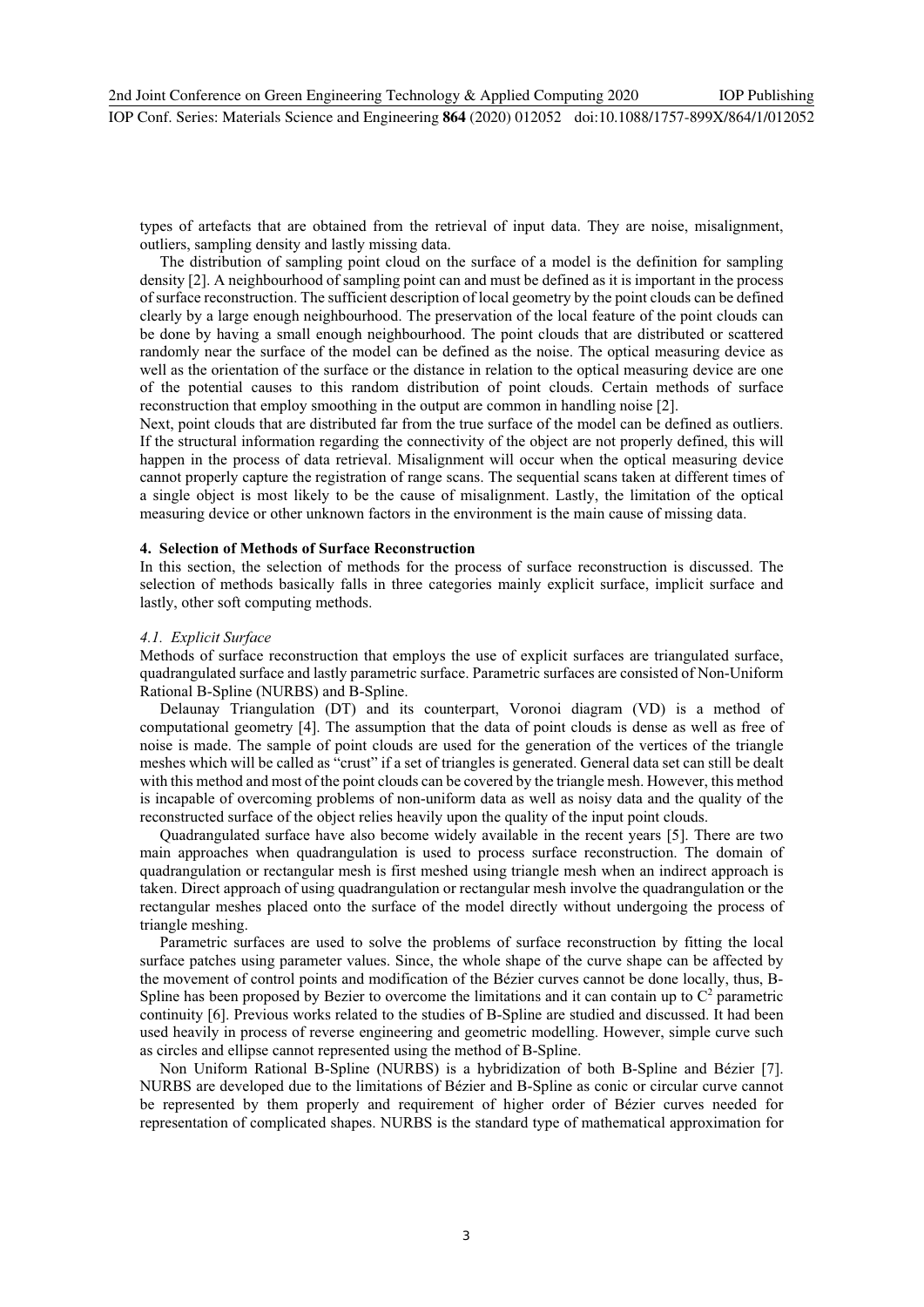the process of surface reconstruction in modern computer graphics. It is also popular in the academic and commercial world of geometric modelling.

## *4.2. Implicit Surface*

Methods that implore the use of implicit surface are Least Square, Poisson surface reconstruction, Partial Differential Equation (PDE) as well as Level Set method.

The method of least square is used in their works [8]. A solution approximated closely to the absolute result of an undetermined problem is found using the method of Least Square. The difference between the data provided as well as the value provided by the object can be referred as the error in the method of Least Square. An implicit function which combine both local and global fitting schemes in general define clearly the method of Poisson surface reconstruction [9]. All data of the surface are taken into consideration by the method of Poisson surface reconstruction at the same time.

Good results in interpolation of images and compression can be obtained by using Partial Differential Equation [10]. PDE and modelling of differential geometry are used to reconstruct continuous models. Not only that, the changes in topological of geometry are overcome by the authors through using a simple grid of rectangular mesh to solve the function of PDE. The construction of parameterization grid is developed by using parameterisation method of PDE. The time taken for the calculation of solution can be decreased by using PDE. Level set is both theoretical and numerical method for implicit surfaces. Not only that, complex geometrical topology and noisy data can be handled easily by level set method as shown.

## *4.3. Other Soft Computing Method*

Methods that implore the use of other soft computing methods are Differential Equation (DE), Genetic Algorithm (GA) and Particle Swarm Optimisation (PSO).

John Holland introduce the method of Genetic Algorithm (GA) in year 1975 [11]. The method of GA is built on the principle of genetics and evolution. It is useful in solving the problem of optimisation and problem of searching point clouds. Operations with several techniques are contained inside GA in order to perform surface reconstruction. Introduction of proper operation techniques will result in a boost in the performance of GA. The optimization problems are solved in hope of obtaining better and preferred results.

Storn and Price introduces the method of Differential Evolution (DE) in 1997 as a method of stochastic direct search [12]. It is a search strategy for population-based data and method of multidimensional functions for mathematical optimization. The populations are initialised like method of GA and procedures such as crossover, selection and mutation are performed in order to obtain the minimisation of the objective function. The ways of operations and its performance are different as compared to GA even though the operations are the same. DE is a new evolutionary method which requires fewer parameters for the process of surface reconstruction.

Kennedy and Eberhart develop the method of Particle Swarm Optimisation (PSO) in 1995 [13]. It is a method of stochastic optimisation for global optimisation and population-based which is based on flocks of birds flying and schools of fish swimming. The set of population containing the particles are initialised similarly to method of GA and DE as well.

#### **5. Conclusions**

In this paper, an introductory review on the process of surface reconstruction is presented. The type of input data retrieved as well as the surface representation will affect the selection of methods for the process of surface reconstruction. As stated earlier in the section above, the 5 type of artefacts does affect the result acquired from the process of surface reconstruction in general. Thus, some preprocessing steps are needed to be performed in order to have better result for the process of surface reconstruction. Not only that, the methods for the process of surface reconstruction covering the explicit surface, implicit surface and soft computing are reviewed. However, each of these methods for the